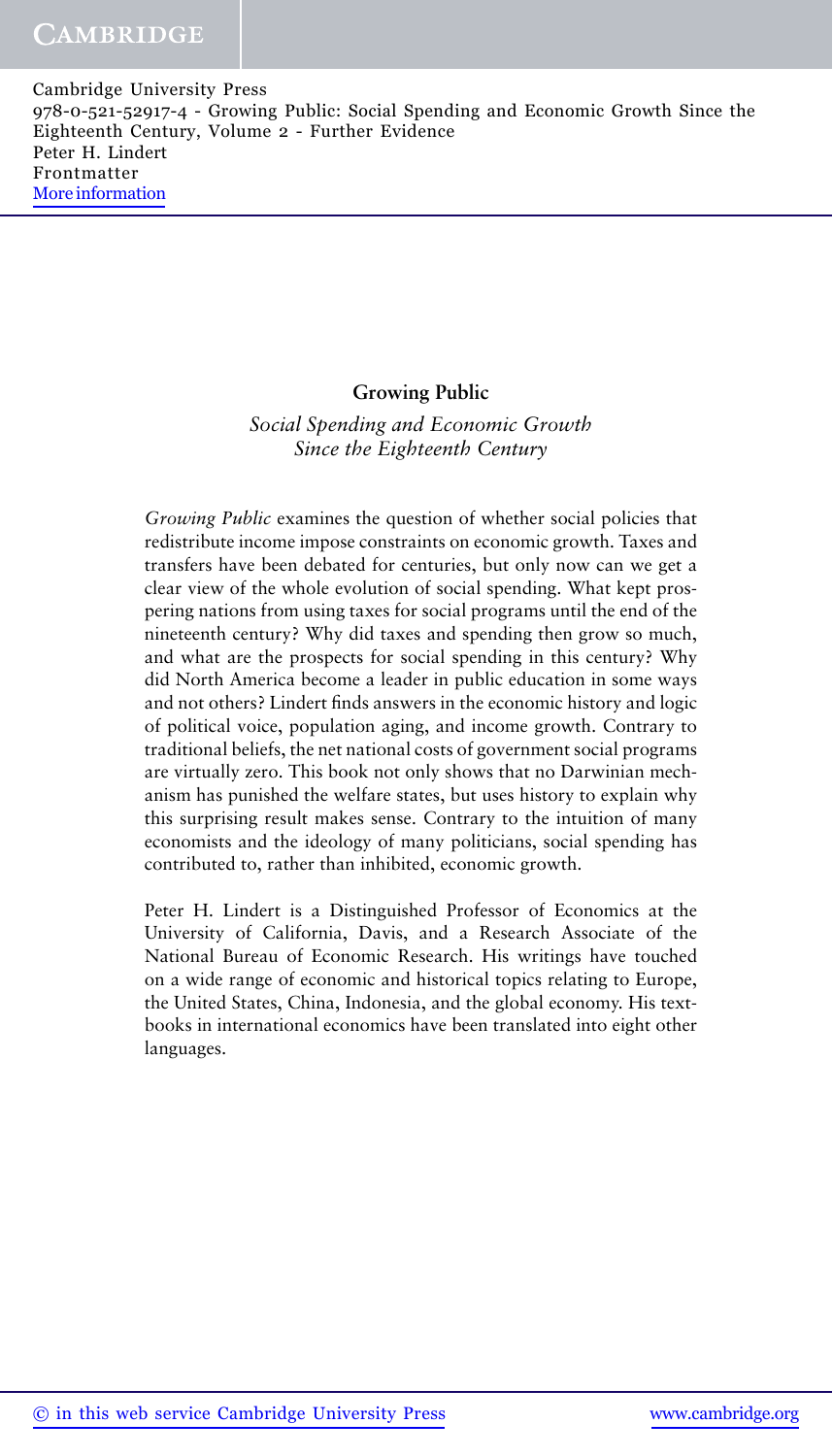# **Growing Public**

*Social Spending and Economic Growth Since the Eighteenth Century*

> **Volume 2** *Further Evidence*

**PETER H. LINDERT**

*University of California, Davis*

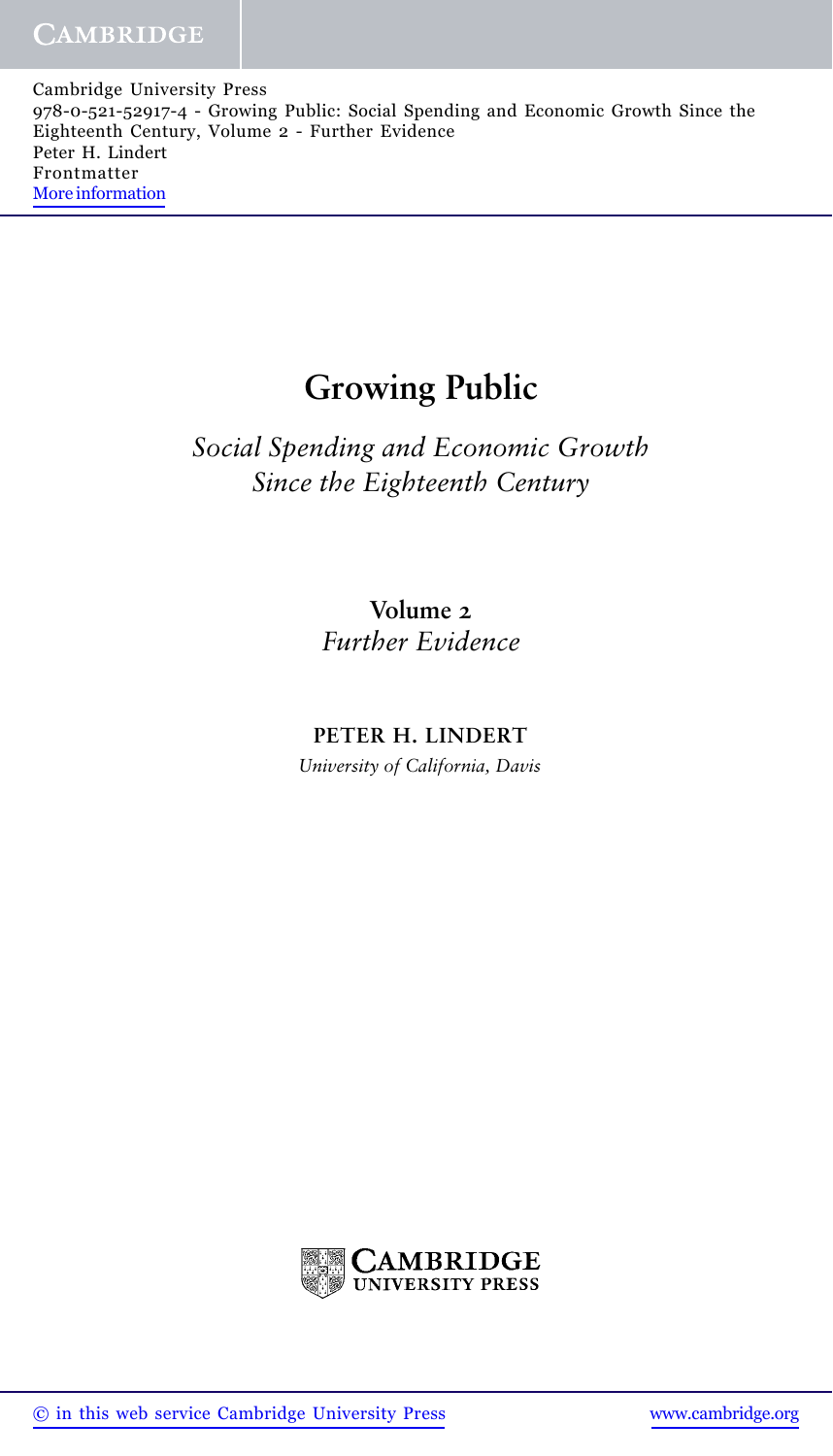> CAMBRIDGE UNIVERSITY PRESS Cambridge, New York, Melbourne, Madrid, Cape Town, Singapore, São Paulo, Delhi, Dubai, Tokyo

Cambridge University Press 32 Avenue of the Americas, New York, NY 10013-2473, USA

www.cambridge.org Information on this title: www.cambridge.org/9780521529174

© Peter H. Lindert 2004

This publication is in copyright. Subject to statutory exception and to the provisions of relevant collective licensing agreements, no reproduction of any part may take place without the written permission of Cambridge University Press.

> First published 2004 Reprinted 2005 This digitally printed version 2009

*A catalog record for this publication is available from the British Library*

*Library of Congress Cataloging in Publication data*

Lindert, Peter H. Growing public : social spending and economic growth since the eighteenth century / Peter H. Lindert. p. cm. Includes bibliographical references and index. ISBN 0-521-82175-4 1. Government spending policy – History – Case studies. 2. Income distribution – History – Case studies. 3. Transfer payments – History – Case studies. 4. Welfare economics – History – Case studies. I. Title. HJ2005.L565 2004  $339.5'22 - dc22$  2003061672

> ISBN 978-0-521-82175-9 Hardback ISBN 978-0-521-52917-4 Paperback

Cambridge University Press has no responsibility for the persistence or accuracy of URLs for external or third-party internet websites referred to in this publication, and does not guarantee that any content on such websites is, or will remain, accurate or appropriate.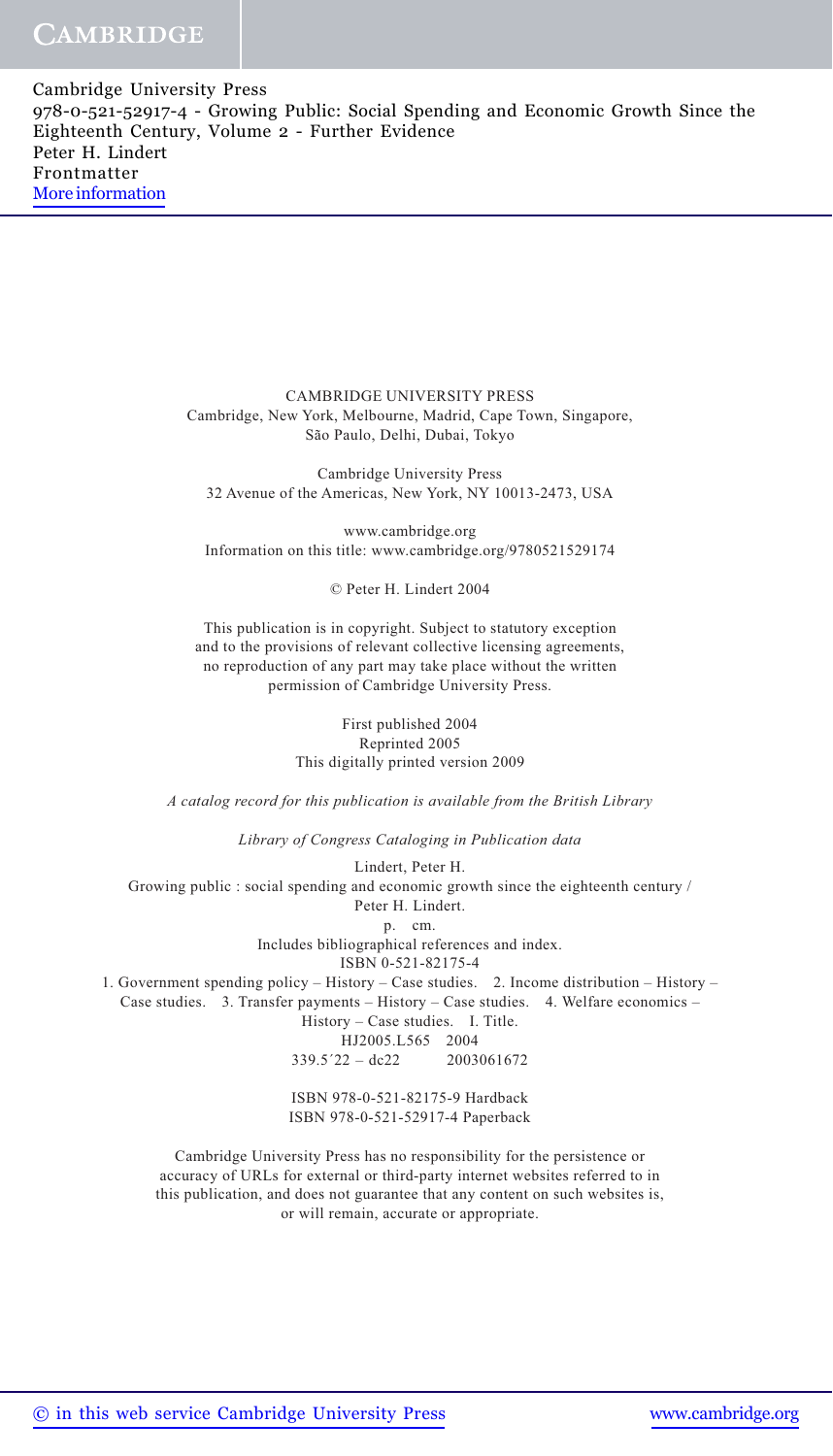### **Contents**

| Preface to Volume 2                                        | <i>page</i> ix |
|------------------------------------------------------------|----------------|
| PART FIVE: THE UNDERLYING FRAMEWORK                        |                |
| 13. A Minimal Theory of Social Transfers                   | 3              |
| From the Bottom Up                                         | $\mathfrak{Z}$ |
| The Basic Model of Redistributive Fights                   | 5              |
| Who Cares about Whom?                                      | II             |
| The Treatment of Outsiders                                 | 13             |
| Changing Voice                                             | <b>16</b>      |
| <b>Extending Suffrage</b>                                  | т 6            |
| Decentralization versus Centralization                     | T <sup>8</sup> |
| <b>Summary of Predictions</b>                              | 18             |
|                                                            |                |
| 14. A Guide to the Tests                                   | 20             |
| What Kind of Laboratory?                                   | 20             |
| The Simultaneous System Linking Social Spending and Growth | 22             |
| Some Alternative Views                                     | 26             |
| How Could One Country Become Another Country? The          |                |
| Stay-in-Sample Rule                                        | 28             |
|                                                            |                |
|                                                            |                |
| PART SIX: ACCOUNTING FOR SOCIAL SPENDING,                  |                |
| JOBS, AND GROWTH                                           |                |
|                                                            |                |
| 15. Explaining the Rise of Mass Public Schooling           | 33             |
| Quantifying the Determinants of Mass Schooling             | 34             |
| Enrollments and Teachers in 1880–1937                      | 34             |
| Expenditures in 1962-1981                                  | 39             |
| The Exogeneity of Democracy                                | 4 <sub>1</sub> |
| V                                                          |                |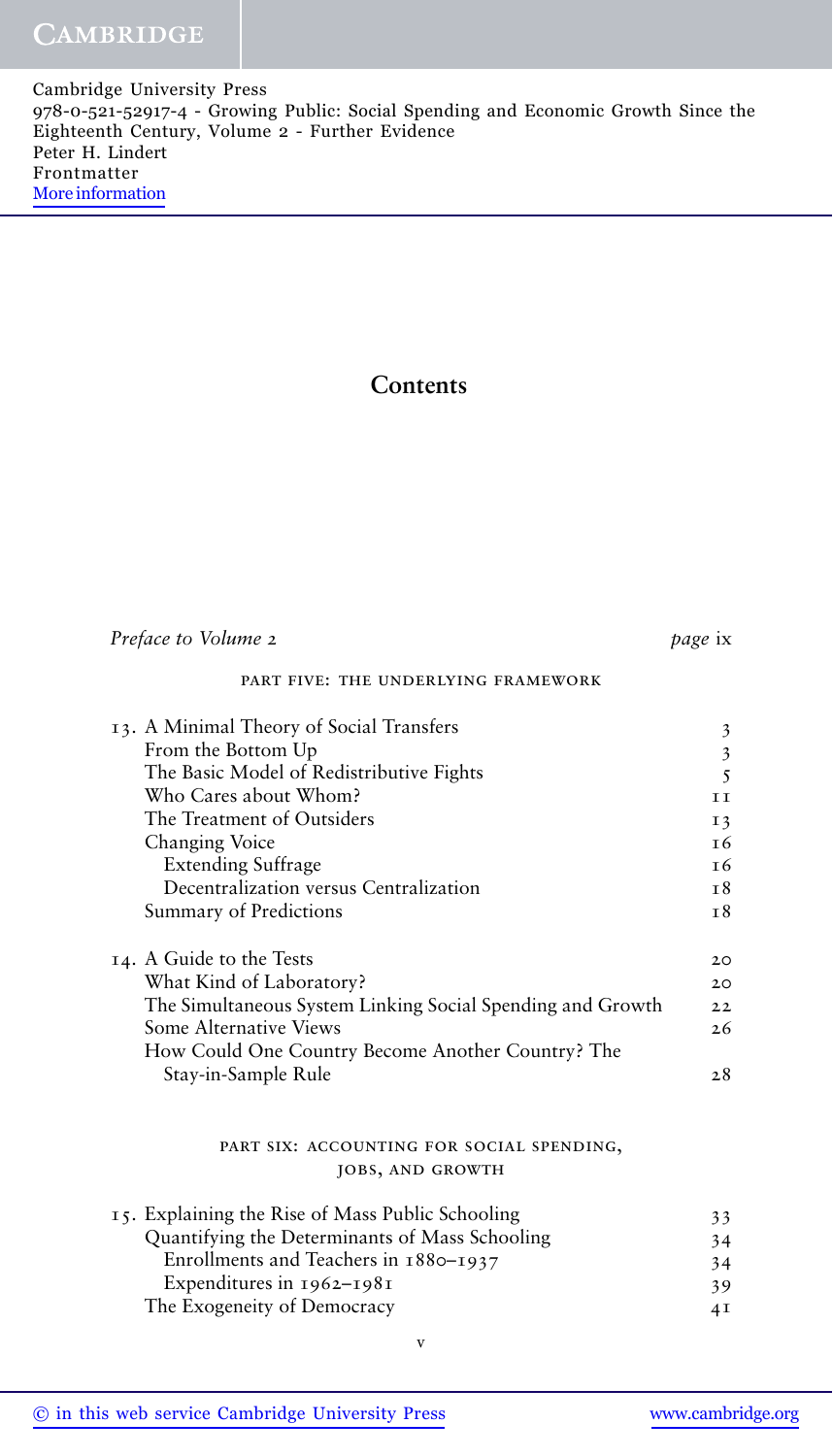| 978-0-521-52917-4 - Growing Public: Social Spending and Economic Growth Since the |
|-----------------------------------------------------------------------------------|
|                                                                                   |
|                                                                                   |
|                                                                                   |
|                                                                                   |
|                                                                                   |

| vi | Contents                                                                                                                                                                                                                                                                                                                                                                                          |                                                                            |
|----|---------------------------------------------------------------------------------------------------------------------------------------------------------------------------------------------------------------------------------------------------------------------------------------------------------------------------------------------------------------------------------------------------|----------------------------------------------------------------------------|
|    | Elitist Fingerprints in Third World Education Policy<br>Three Fingerprints<br>Finding the Fingerprints in Asia for the 1980s<br>Summary                                                                                                                                                                                                                                                           | 43<br>43<br>46<br>50                                                       |
|    | 16. Explaining the Rise of Social Transfers, 1880-1930<br>Some Forces That Led the Way<br>Adding Up the Explanations<br>Summary                                                                                                                                                                                                                                                                   | 5I<br>5I<br>58<br>61                                                       |
|    | 17. What Drove Postwar Social Spending?<br>Three Main Forces<br>Elections<br>Population Aging Again<br>Income Growth<br>Other Verdicts<br>Momentum from Past Transfers<br>Religion and Ethnic Fractionalization<br>Openness<br>Military Spending<br><b>Fixed Country Effects</b><br>Accounting for Differences in Social Spending<br>Summary: How Have the Determinants Changed<br>Since $1880$ ? | 63<br>64<br>64<br>65<br>70<br>70<br>70<br>71<br>71<br>72<br>72<br>73<br>80 |
|    | 18. Social Transfers Hardly Affected Growth<br>Basic Requirements for Finding the Growth Effects<br>of Social Transfers<br>What Past Growth Tests Have Found<br><b>Better Tests</b><br>What Net Costs Remain?                                                                                                                                                                                     | 82<br>83<br>84<br>85<br>98                                                 |
|    | 19. Reconciling Unemployment and Growth in the OECD<br>Unemployment Since 1960<br>Explaining Employment and Unemployment<br>The Role of Benefits for the Unemployed<br><b>Employee Protection Laws</b><br><b>Active Labor Market Policies</b><br>Reinterpreting the Role of Corporatism<br>How the Same Forces Affected Productivity<br>Summary: Institutions, Jobs, and Growth                   | 100<br>101<br>104<br>106<br>110<br>II4<br>116<br>116<br><b>I20</b>         |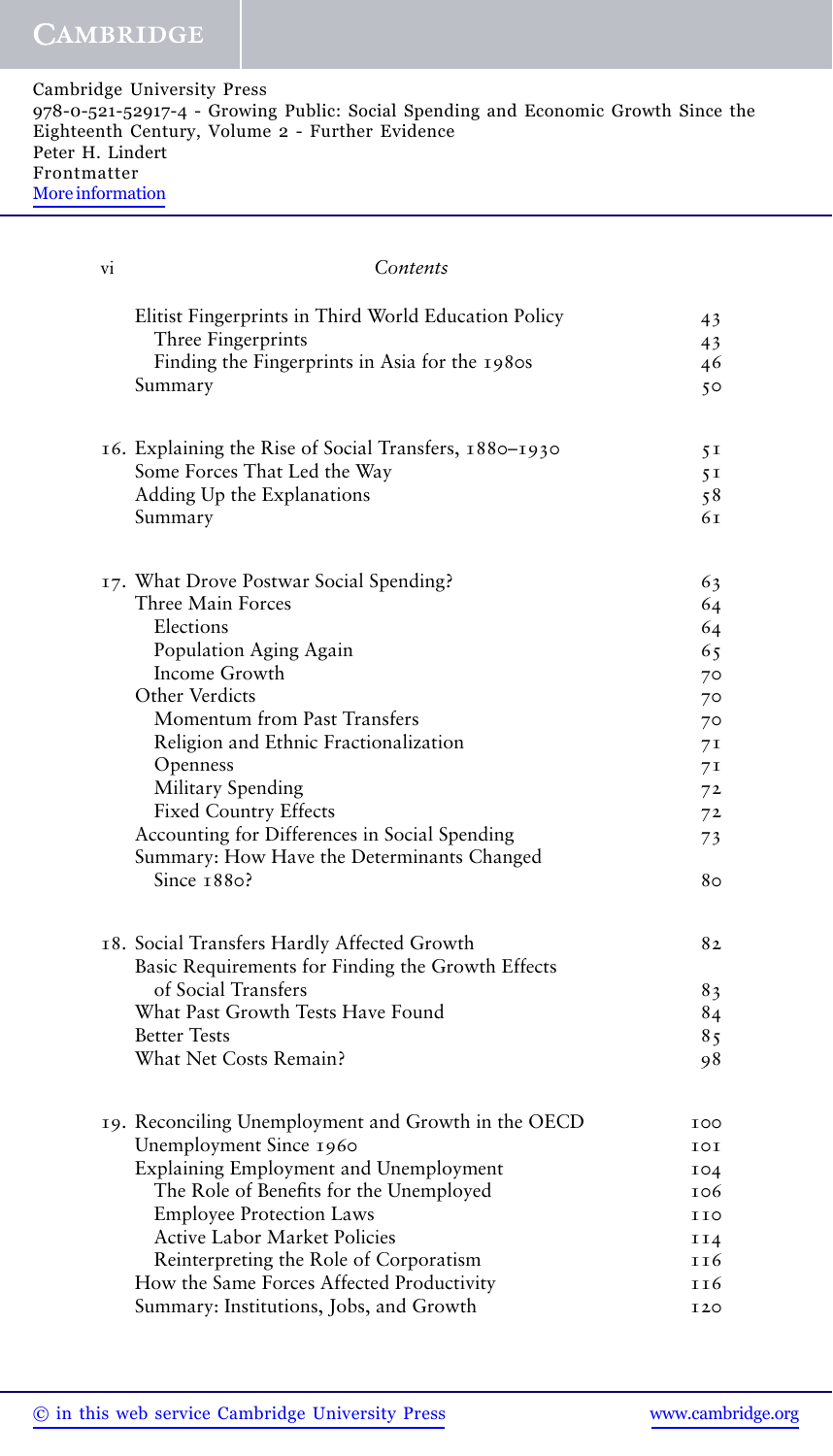|              | Contents                                                                                       | vii  |
|--------------|------------------------------------------------------------------------------------------------|------|
|              | APPENDICES                                                                                     |      |
|              | A. Time Series on School Enrollments and Teachers, 1830–1930                                   | I22  |
| В.           | Conflicting Data on Elementary School Enrollments within the<br>United Kingdom, 1851-1931      | 147  |
|              | C. Public and Total Educational Expenditures as Percentages of<br>National Product, since 1850 | I 53 |
|              | D. Regressions Predicting Schooling, Growth, Social Transfers,<br>and Direct Taxes, 1880-1930  | т 60 |
| E.           | Regressions Predicting Social Spending, Growth, and<br>Employment, OECD 1962-1995              | 172  |
| F.           | Social Transfers circa 1990 versus History                                                     | 194  |
|              | G. Postregression Accounting Formulae                                                          | 198  |
| <b>Notes</b> |                                                                                                | 20I  |
|              | Bibliography                                                                                   | 2IO  |
| Index        |                                                                                                | 220  |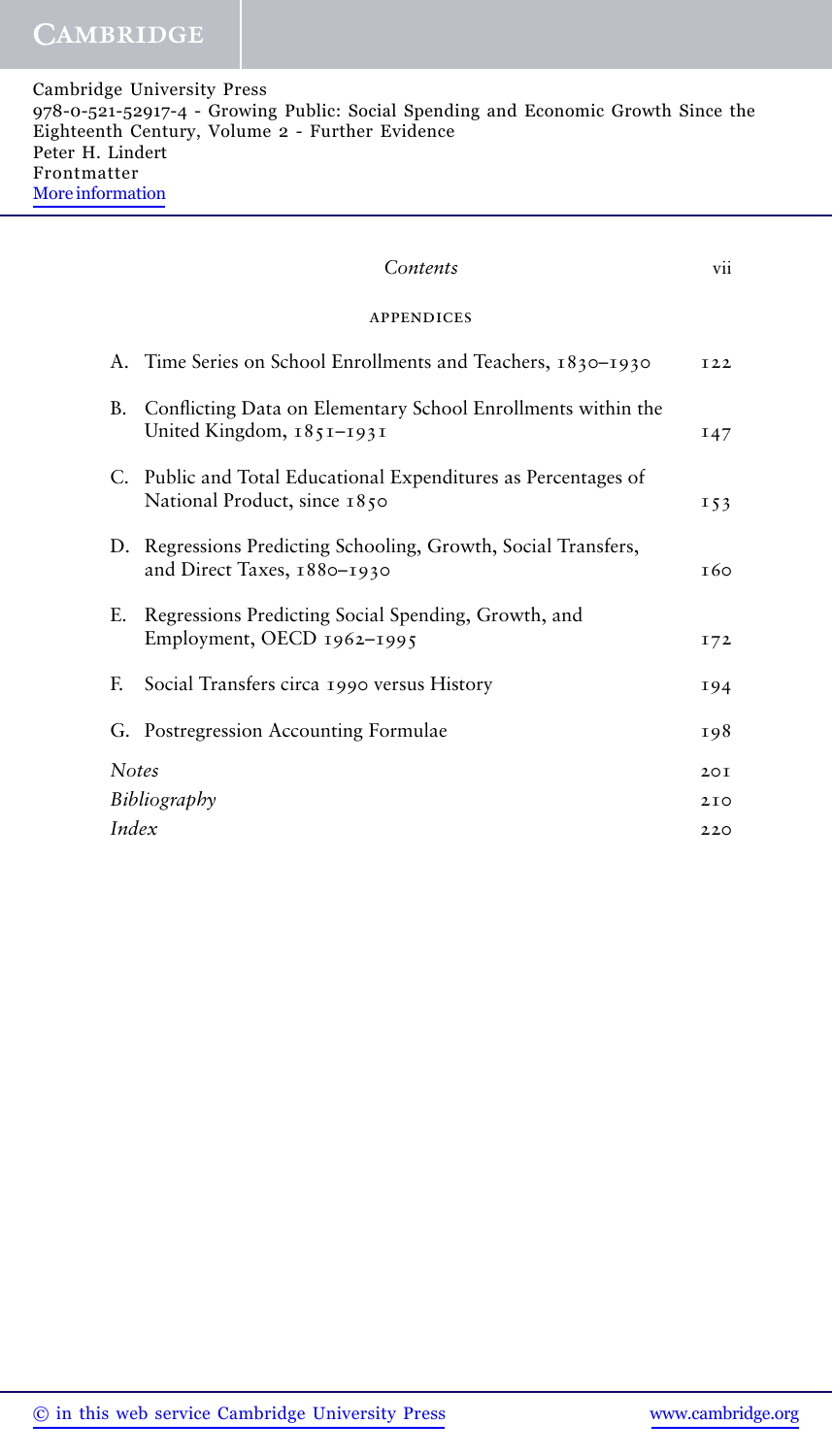## **Preface to Volume 2**

This volume covers most of the range of ideas and issues in the two-volume set, but readers will also want to consult Volume 1, which is written for a wide nonspecialist audience. Here is a condensed outline of the contents to Volume<sub>1</sub>:

#### part one: overview

- 1. Patterns and Puzzles
- 2. Findings

#### part two: the rise of social spending

- 3. Poor Relief before 1880
- 4. Interpreting the Puzzles of Early Poor Relief
- 5. The Rise of Mass Public Schooling before 1914
- 6. Public Schooling in the Twentieth Century: What Happened to U.S. Leadership?
- 7. Explaining the Rise of Social Transfers since 1880